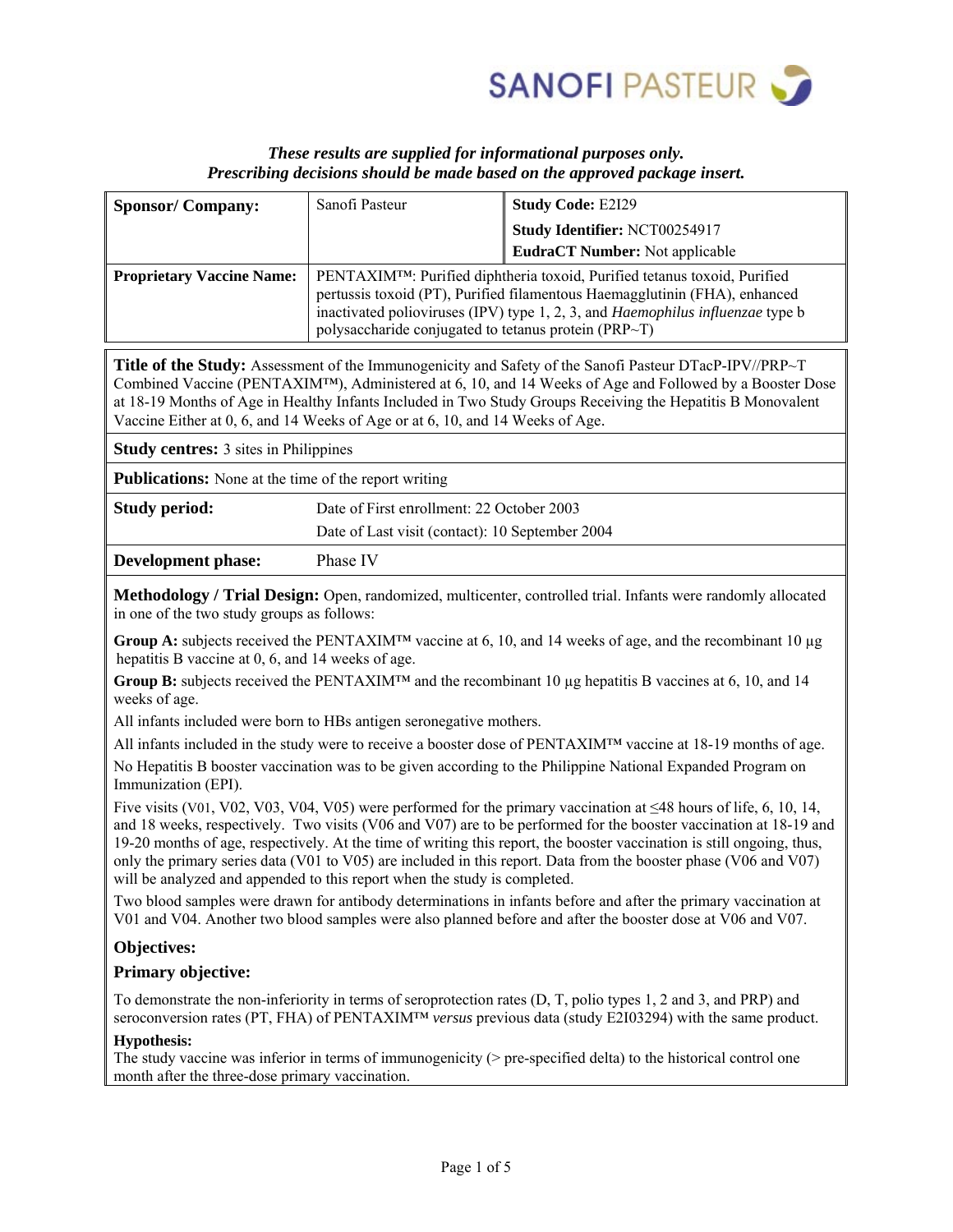# **Secondary objective(s):**

## *1. Immunogenicity*:

To describe in each group:

- the immunogenicity of PENTAXIM™ vaccine antigens at Visit 5 (one month after the three-dose primary vaccination), visit 6 (just before the booster dose) and Visit 7 (one month after the booster dose)

- the immunogenicity of the recombinant hepatitis B vaccine antigen at Visit 5 (one month after the three-dose primary vaccination) and visit 6 (14 to 15 months later)

## *2. Safety*:

To describe the safety after each dose of PENTAXIM™ in both groups

To describe the safety after each dose of recombinant hepatitis B vaccine in both groups

## **Hypotheses:**

The secondary objectives involve only descriptive assessments. Therefore, no clinical hypotheses are formulated.

## **Sample size** (Number of Subjects):

|                            | Group A |               | <b>Group B</b> |               | <b>Total</b> |       |
|----------------------------|---------|---------------|----------------|---------------|--------------|-------|
|                            | n       | $\frac{0}{0}$ | n              | $\frac{0}{0}$ | n            | $\%$  |
| N planned                  | 212     |               | 212            |               | 424          |       |
| N included                 | 213     | 100.0         | 211            | 100.0         | 424          | 100.0 |
| N completed                | 200     | 93.9          | 187            | 88.6          | 387          | 91.3  |
| <b>N Full Analysis Set</b> | 204     | 95.8          | 193            | 91.5          | 397          | 93.6  |

# **Schedules of Vaccination and Specimen Collection:**

Primary series: PENTAXIM™ injection at 6, 10, and 14 weeks of age

Booster injection at 18-19 months of age

# **Duration of Participation in the Trial:**

Approximately 20 months per subject

# **Product Under Investigation:**

**DTacP-IPV//PRP~T combined vaccine (PENTAXIM™)** manufactured by sanofi pasteur

# **Form/Dose/Route:**

Freeze-dried PRP~T reconstituted with the injectable suspension of DTacP- IPV/0.5 mL/Intramuscular injection into the anterolateral aspect of the right thigh

**Batch number:** Commercial batch W1538

**Control Product:** Not applicable

### **Other Product(s):**

Recombinant hepatitis B vaccine (Recomvax  $B^{TM}$  or EUVAX  $B^{TM}$ ) manufactured by LG Life Sciences

### **Form/Dose/Route:**

Liquid/0.5 mL per dose/Intramuscular injection into the anterolateral aspect of the left thigh

**Batch number:** Commercial batch UVA3002

### **Criteria for Evaluation:**

**Primary evaluation criteria (**One month after the third dose of the study vaccine):

**Seroprotection:** anti-Diphtheria titer  $\geq 0.01$  IU/ml (ELISA), anti-Tetanus titer  $\geq 0.01$  IU/ml, anti-Polio 1, 2, and 3 titers  $\geq 8$  (1/dil), anti-PRP titer  $\geq 0.15$  µg/ml

**Seroconversion:** at least a 4-fold increase in anti-PT titer and anti-FHA titer.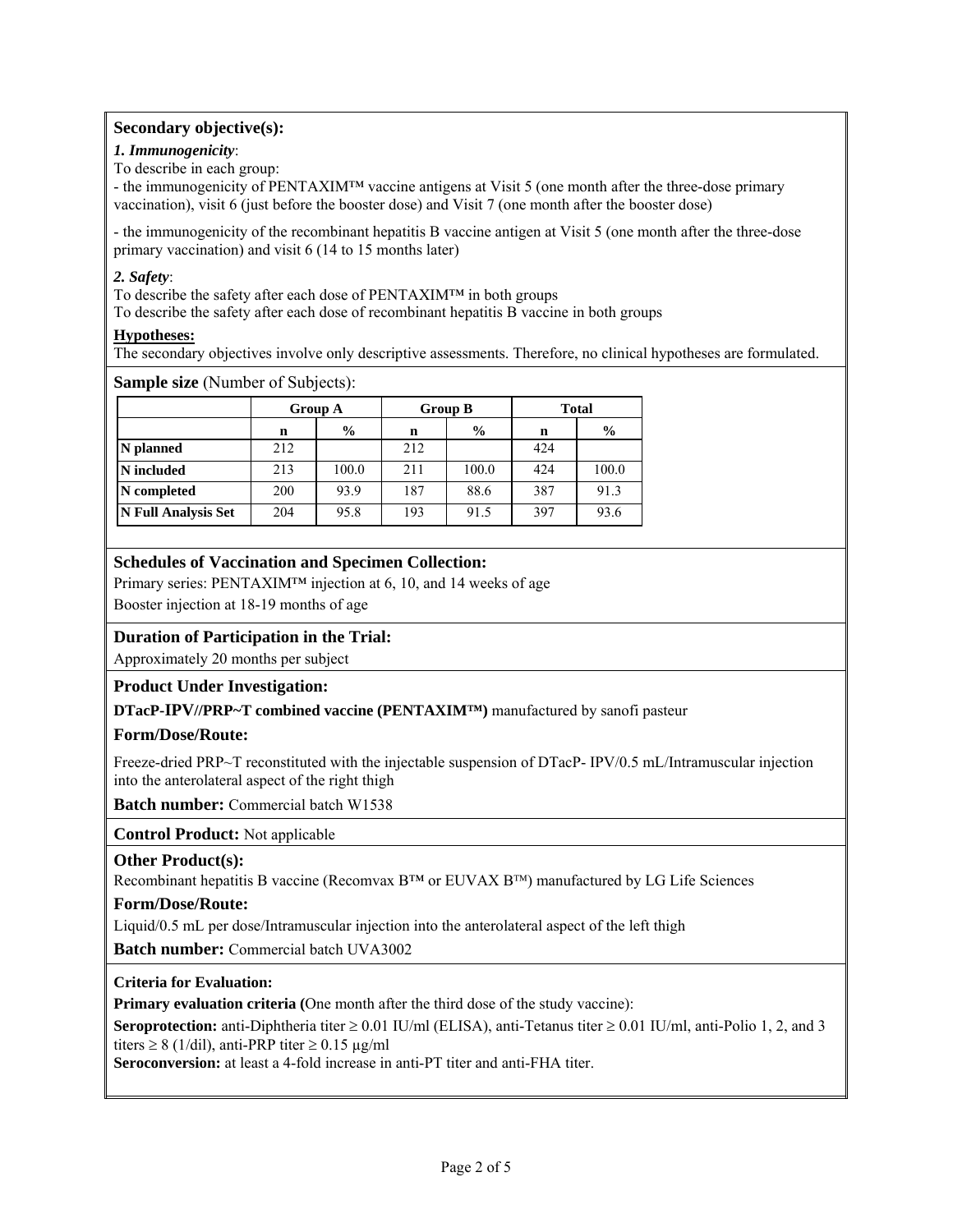### **Secondary evaluation criteria**

## Immunogenicity

**Seroprotection:** anti-Diphtheria titer  $\geq 0.01$  IU/ml and  $\geq 0.1$  IU/ml, anti-Tetanus titer  $\geq 0.01$  IU/ml and  $\geq 0.1$ IU/ml, anti-Polio 1, 2 and 3 titers  $\geq 8$  (1/dil), anti-PRP titer  $\geq 1.0$   $\mu$ g/ml, anti-HBs titer  $\geq 10$  mIU/ml. **Seroconversion:** at least a 2-fold rise in anti-PT titer and anti-FHA titer

## **Evaluation criteria:**

Safety

- Occurrence of any local reaction / systemic adverse event (AE) within 30 minutes after each vaccine injection,
- Occurrence of any solicited local reaction / systemic AE, within 8 days (D0-D7) after each vaccine injection, including immediate AEs,
- Occurrence of any severe solicited local reaction / systemic AE, within 8 days (D0-D7) after each vaccine injection, including immediate AEs,
- Occurrence of any unsolicited AE between D0 and D30 after each vaccine injection,
- Occurrence of any related unsolicited AE between D0 and D30 after each vaccine injection,
- Occurrence of any Serious Adverse Event (SAE) during the study period.

## **Statistical methods**

Analyses were performed as planned in the protocol and the Statistical Analysis Plan (SAP).

### **Immunogenicity**

- Primary criteria analysis: For each antigen, two hypotheses were tested based on the 95% CI of the seroprotection or seroconversion rates. Both hypotheses were tested independently. The type I error was adjusted for each hypothesis at 0.025 (one-sided). The non-inferiority of the study vaccine was demonstrated if the null hypothesis was rejected for each antigen in Group A and Group B.
- Secondary criteria analysis: For each vaccine group the seroprotection/seroconversion rates one month after the third dose of combined vaccine and their 95% CIs were calculated. Antibody titers were further described by GMTs with respective 95% CIs, GMTRs for PT/FHA and Reverse Cumulative Distribution Curves (RCDC).

### **Safety**

The number and the percentage of subjects experiencing at least one and each type of local reaction/systemic AE were calculated. Events were analyzed in terms of relationship to the vaccination, intensity, delay of onset and duration.

### **Populations analyzed**

- Immunogenicity: Per Protocol (PP) set and Full Analysis Set (FAS)
- Safety: all vaccinated subjects (Safety Analysis Set)

# **Results summary:**

This report presents data obtained after the three-dose primary vaccination; data obtained after the booster dose will be appended to this report once the booster phase of the study has been completed and analyzed.

# **Demography**

There were slightly more male infants (56.9%) than female infants (43.1%). The mean ( $\pm$  standard deviation) age at Visit 1 (inclusion day) was 0.15 ( $\pm$  0.09) weeks. The mean age at Visit 2 (1<sup>st</sup> combined vaccine dose) was 6.39 ( $\pm$  0.51) weeks.

# **Immunogenicity Results**

The data presented below are for the PP set.

# **Primary criteria:**

The immunogenicity (in terms of SP/SC rates) was high and similar in both groups for each vaccine antigen, and similar to the immunogenicity observed in Europe (historical control). After the  $3<sup>rd</sup>$  dose (pooling data of the two groups), anti-PRP  $\geq 0.15$   $\mu$ g/mL was observed in 98.7% of subjects. The seroprotection rate for tetanus  $( \geq 0.01 \text{ IU/mL})$  and polio types 1, 2, and 3 ( $\geq 8$  1/dil U) was 100%, and for diphtheria ( $\geq 0.01 \text{ IU/mL}$ - neutralization assay) was 97.1%. The seroconversion vaccine response rate to pertussis antigens: 4-fold increase in antibody titers from pre- to post-vaccination was 95.1% and 88.8% for PT and FHA respectively, and 2-fold increase was 98.8%

and 95.5%, respectively.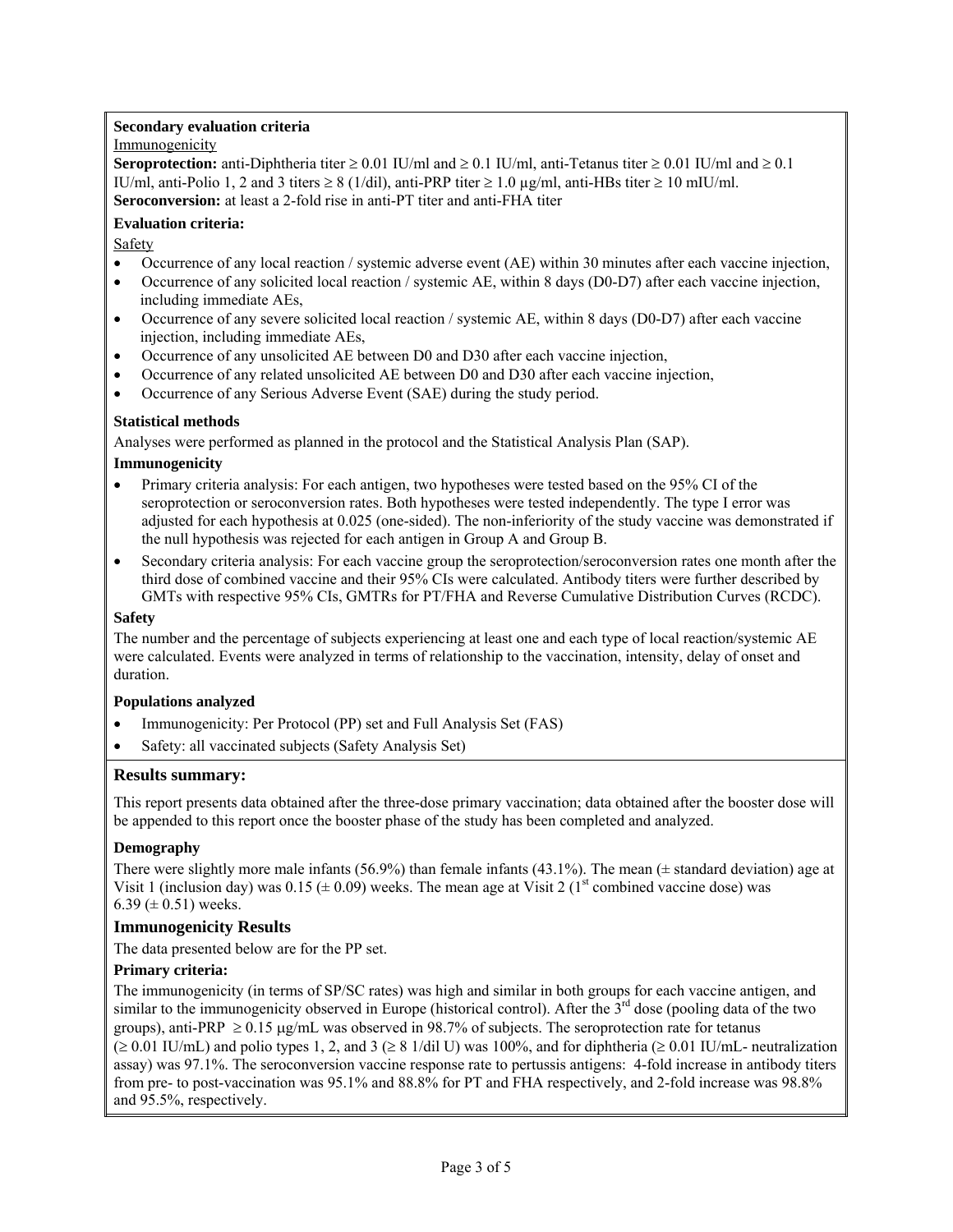The primary objective was reached since the study showed the non-inferiority of Group A or Group B when compared with the historical control (study E2I03 conducted in France) in terms of SP/SC rates. Indeed, the upper limit of the 95% CI for the difference between groups was below 10%, the pre-specified limit for non-inferiority.

The observed 95% CI for the difference between Groups A and B for SP rates was in the range 0% to 1.8%.

Anti-HBs  $(\geq 10 \text{ mHJ/mol})$  was observed in 99.5% and 97.8% in infants vaccinated at 0, 6, and 14 and at 6, 10, and 14 weeks, respectively.

Results were similar in the FAS to those in the PP set.

### **Secondary immunogenicity criteria:**

The immunogenicity (in terms of GMTs) was similar in both groups for each vaccine antigen. After the 3<sup>rd</sup> dose (pooling data of the two groups), GMTs increased significantly from pre-dose 1 to post-dose 3 for each vaccine antigen. Anti-PRP  $\mu$ g/mL GMT was 1.98  $\mu$ g/mL. Anti-Polio GMTs (1/dil U) were 552, 754, and 1768 (1/dil U) for types 1, 2, & 3 respectively. Anti-PT and anti-FHA GMTs (EU/mL) increased from 3.08 to 141 EU/mL and from 5.23 to 115 EU/mL, respectively. After the 3rd dose, anti-HBs (mIU/mL) GMTs were 597 mIU/mL and 203 mIU/mL in Groups A (schedule 0, 6, and 14 weeks of age) and B (schedule 6, 10, and 14 weeks of age), respectively.

Results were similar in the FAS to those in the PP set.

## **Safety and Reactogenicity Results:**

In terms of solicited adverse reactions or events, sanofi pasteur's DTacP-IPV//PRP~T combined vaccine gave a low reactogenicity when given at 6, 10, and 14 weeks of age concomitantly with hepatitis B vaccine at either 0, 6, and 14 or 6, 10, and 14 weeks of age.

Only one immediate (within 30 minutes after vaccination) local adverse reaction (erythema of 2 cm) after combined vaccine  $2<sup>nd</sup>$  injection (at 10 weeks of age in Group A) and one erythema of 4.5 cm after hepatitis B vaccine  $2<sup>nd</sup>$ injection (at 6 weeks of age in Group A) were reported. Both reactions disappeared within the day of the injection.

Injection site pain was the most common symptom. Indeed, 12.0% and 21.2% of doses given with the combined vaccine were followed by injection site pain in Groups A and B, respectively, and similar to hepatitis B vaccine injection. Severe pain was observed in only 0.5% of doses given in each group. The incidence of redness, swelling, and induration was very low after any doses given and after each dose.

In terms of solicited systemic adverse events, fever and irritability were the most common symptoms observed in only 11.0% – 12.2% of subjects (for fever) and 11.6% – 16.6% of subjects (for irritability). Drowsiness and loss of appetite were reported in 5.4% – 6.5% of doses given with no severe cases reported.

The incidence of fever was low and similar in the two study groups. Only 0.5% of doses given in Group B were followed by fever  $\geq 39.5^{\circ}$ C (axillary temperature).

After the administration of the combined study vaccine, of 397 subjects with documented doses of vaccine administration, 213 subjects (53.7%) reported at least one unsolicited AE. Of those 213 subjects, only two subjects (both in Group B) were reported to have had at least one unsolicited symptom (fever) assessed by the Investigator as "possibly, probably or definitely" related to the vaccination.

Overall, during the study, six subjects in Group A and nine subjects in Group B experienced at least one SAE. No SAE was reported to be related to the vaccination (combined study vaccine or Hepatitis B vaccine).

### **Conclusions:**

- Sanofi pasteur's DTaP-IPV//Hib combined vaccine (PENTAXIM™) was highly immunogenic for all eight antigens when given at 6, 10, and 14 week of age (WHO EPI) and when given concomitantly with hepatitis B vaccine at either 0, 6, and 14 weeks of age or at 6, 10, and 14 weeks of age.
- The non-inferiority of Sanofi Pasteur's DTaP-IPV//Hib combined vaccine (PENTAXIM™) to the historical control (DTaP-IPV//Hib [PENTAXIM™] at 2, 3, and 4 months of age [study E2I03 France]) was demonstrated for all antigens in each study group.
- $\bullet$  Hepatitis B vaccine gave a seroprotection in 97.8% 99.5% of infants (hepatitis B vaccine given at 0, 6, and 14 weeks of age gave the highest immune response compared to the 6, 10, and 14 weeks of age schedule).